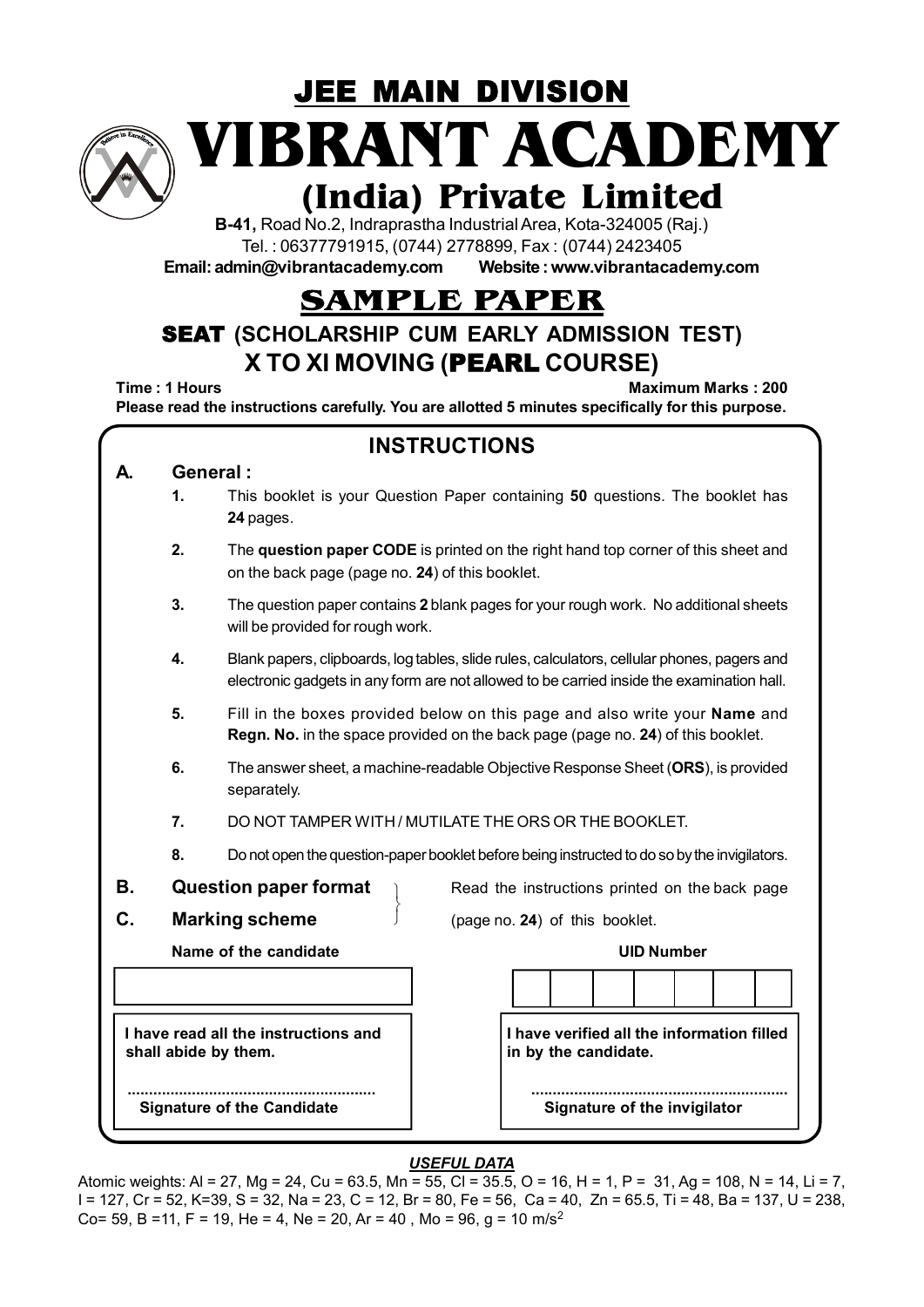### **PART I : PHYSICS Single Correct Choice Type**

This section contains 10 multiple choice questions. Each question has 4 choices (A), (B), (C) and (D) for its

answer, out of which **ONLY ONE** is correct. **1.** The displacement (s) and time (t) graphs for two moving objects A and B are straight lines inclined at 30° with the time axis and 30° with the displacement axis respectively. Then what would be their velocity ratio  $(v_{\text{A}}/v_{\text{B}})$ ? 30º 30º B A t s  $(1)$  1/3  $(2)$  1/2  $(3)$  1/4  $(4)$  3 **2.** A stone fell from the top of a tower to the ground In 8 seconds. How much time did it take to cover the first quarter of the distance starting from the top? (1) 4 seconds (2) 5 seconds (3) 6 seconds (4) 8 seconds **3.** If the kinetic energy of a body increases by 300%, by what percent shall the linear momentum of the body Increase? (1) 200% (2) 100% (3) 150%. (4) 300% **4.** When a stone is freely dropped into a well of depth 45m; the sound of its o ' splash is heard after 3.125 second. Then what Is the value of the speed of sound in air? (g = 10 m/s<sup>2</sup>) (1) 360 m/s (2) 330 m/s (3) 340 m/s (4) 332 m/s. **5.** An ice-cube of density 900 kg/m<sup>3</sup> Is floating in water of density 1000 kg/m<sup>3</sup>. The percentage of volume of ice cube outside the water is; (1) 20% (2) 35% (3) 10% (4) 25% **6.** A conducting wire of certain length has its resistance R<sub>1</sub> When it is stretched to have its diameter reduced to half its original value, what would be its new resistance  $\mathsf{R}_{_2}$  in comparison to  $\mathsf{R}_{_1}$ ? (1)  $R_2 = 16 R_1$  (2)  $R_2 = 8 R_1$  (3)  $R = AR_1$  (4)  $R = 2 R_1$ **7.** An n-particle projected towards west is deflected towards north by a magnetic field. Then the direction of the magnetic field is towards (1) South (2) East (3) Downward (4) Upward **8.** A standard 100W electric bulb in parallel with a heater is connected across the mains. If the 100 W bulb is now replaced by a 200W bulb; the power output of the heater; (1) will be halved (2) will increase 4 times (3) will increase 2 times (4) will remain same. **9.** The refractive index of diamond with respect to glass is 1.6 and absolute refractive index of glass is 1.5. Then the absolute refractive index of diamond will be;  $(1)$  2.5  $(2)$  2.4  $(3)$  3  $(4)$  3.5 **10.** Two thin lenses of focal lengths  $f_1$  and  $f_2$  are placed in contact with each other such that the combination behaves as a glass slab. Then how are  $\mathsf{f}_\mathsf{1}$  and  $\mathsf{f}_\mathsf{2}$  related to each other?

(1) 
$$
f_1 = \frac{1}{f_2}
$$
 (2)  $f_2 = -f_1$  (3)  $f_1 = f_2$  (4)  $f_1 = \sqrt{f_2}$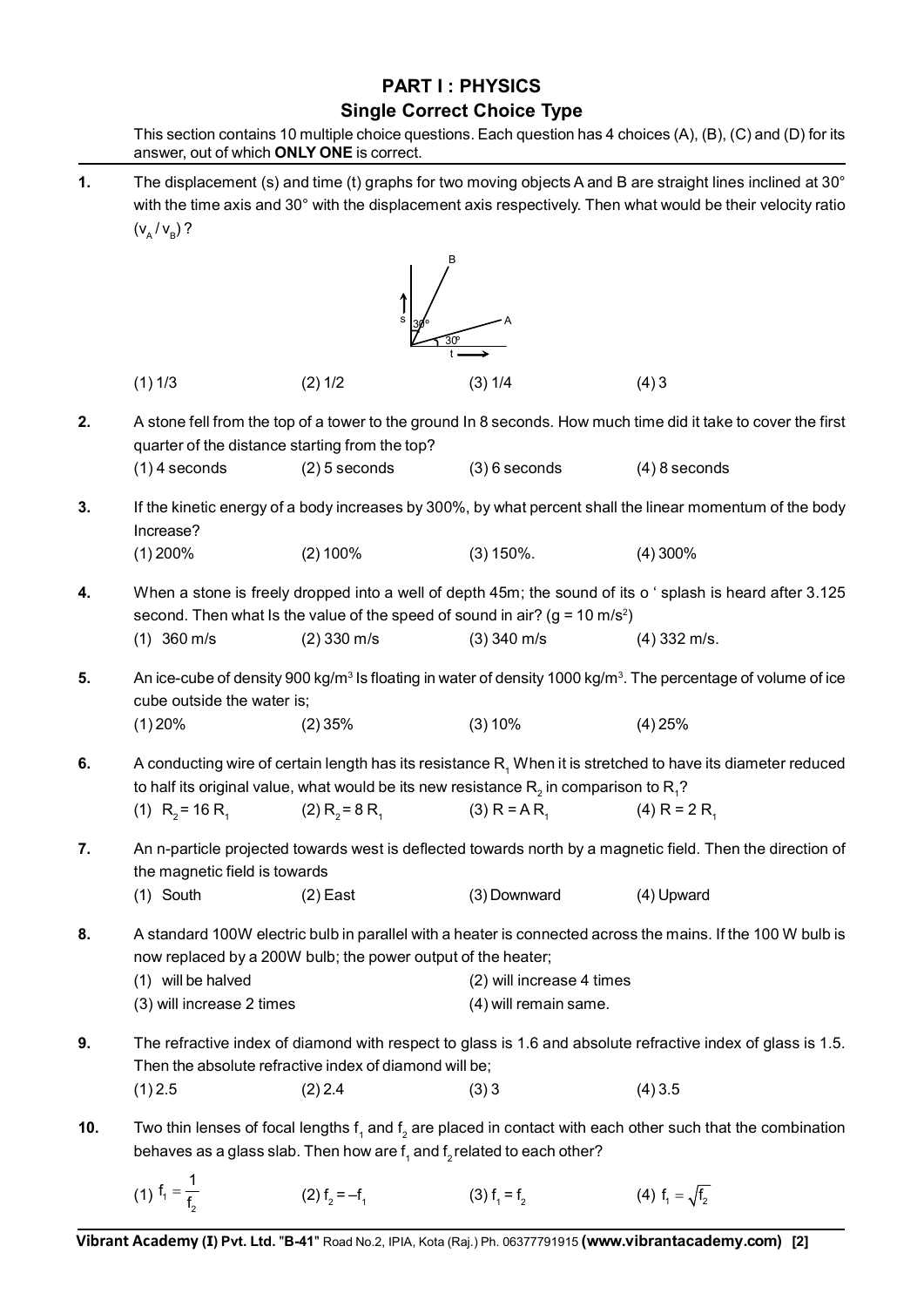### **PART II : CHEMISTRY**

#### **Single Correct Choice Type**

|     | answer, out of which ONLY ONE is correct.                                                                                                                                         | This section contains 10 multiple choice questions. Each question has 4 choices (A), (B), (C) and (D) for its |  |  |  |  |  |  |
|-----|-----------------------------------------------------------------------------------------------------------------------------------------------------------------------------------|---------------------------------------------------------------------------------------------------------------|--|--|--|--|--|--|
| 11. | The solution of acid and base are  of electricity :                                                                                                                               |                                                                                                               |  |  |  |  |  |  |
|     | (1) non-conductor                                                                                                                                                                 | (2) conductor                                                                                                 |  |  |  |  |  |  |
|     | (3) Semi conductor                                                                                                                                                                | (4) Not affected                                                                                              |  |  |  |  |  |  |
| 12. | Hydrocarbon tail in micelle formation is found:                                                                                                                                   |                                                                                                               |  |  |  |  |  |  |
|     | $(1)$ inside                                                                                                                                                                      | (2) outside                                                                                                   |  |  |  |  |  |  |
|     | (3) no change                                                                                                                                                                     | (4) along any side                                                                                            |  |  |  |  |  |  |
| 13. | The substance which loses electron is called :                                                                                                                                    |                                                                                                               |  |  |  |  |  |  |
|     | (1) oxidant                                                                                                                                                                       | (2) catalyst                                                                                                  |  |  |  |  |  |  |
|     | (3) reductant                                                                                                                                                                     | (4) None of these                                                                                             |  |  |  |  |  |  |
| 14. | The Modern periodic table is based on which property:                                                                                                                             |                                                                                                               |  |  |  |  |  |  |
|     | (1) atomic structure                                                                                                                                                              | (2) Atomic weight                                                                                             |  |  |  |  |  |  |
|     | (3) Atomic number                                                                                                                                                                 | (4) Valency                                                                                                   |  |  |  |  |  |  |
| 15. | The energy required to remove an electron from a neutral atom is called :<br>(1) Electron gain enthalpy<br>(2) electronegativity<br>(3) Ionisation enthalpy<br>(4) Excited energy |                                                                                                               |  |  |  |  |  |  |
|     |                                                                                                                                                                                   |                                                                                                               |  |  |  |  |  |  |
| 16. | The molecular formula of Freon-11 is                                                                                                                                              |                                                                                                               |  |  |  |  |  |  |
|     | $(1)$ CFCI <sub>3</sub>                                                                                                                                                           | $(2) C_2F_{21}Cl_4$                                                                                           |  |  |  |  |  |  |
|     | (3) CF <sub>2</sub> Cl <sub>2</sub>                                                                                                                                               | (4) C <sub>2</sub> F <sub>4</sub> Cl                                                                          |  |  |  |  |  |  |
| 17. | The natural rubber is heated with sulphur to increase its property and tensile strength. This process is                                                                          |                                                                                                               |  |  |  |  |  |  |
|     | called:<br>(1) Polymerisation                                                                                                                                                     | (2) Saponification                                                                                            |  |  |  |  |  |  |
|     | (3) Vulcanization                                                                                                                                                                 | (4) Simplization                                                                                              |  |  |  |  |  |  |
|     |                                                                                                                                                                                   |                                                                                                               |  |  |  |  |  |  |
| 18. | The reaction, which is catalysed by product formed, is called :                                                                                                                   |                                                                                                               |  |  |  |  |  |  |
|     | (1) bio chemical                                                                                                                                                                  | (2) reversible                                                                                                |  |  |  |  |  |  |
|     | (3) auto catalysed                                                                                                                                                                | (4) irreversible                                                                                              |  |  |  |  |  |  |
| 19. | When did Maharishi Kanad give the information about atom?                                                                                                                         |                                                                                                               |  |  |  |  |  |  |
|     | (1) before 500 BCE                                                                                                                                                                | (2) before 100 BCE                                                                                            |  |  |  |  |  |  |
|     | (3) before 460 BCE                                                                                                                                                                | (4) before 1808 BCE                                                                                           |  |  |  |  |  |  |
| 20. | Which of the following is a mixture?                                                                                                                                              |                                                                                                               |  |  |  |  |  |  |
|     | $(1)$ Water                                                                                                                                                                       | $(2)$ Brass                                                                                                   |  |  |  |  |  |  |
|     | $(3)$ Iron                                                                                                                                                                        | $(4)$ Salt                                                                                                    |  |  |  |  |  |  |
|     |                                                                                                                                                                                   |                                                                                                               |  |  |  |  |  |  |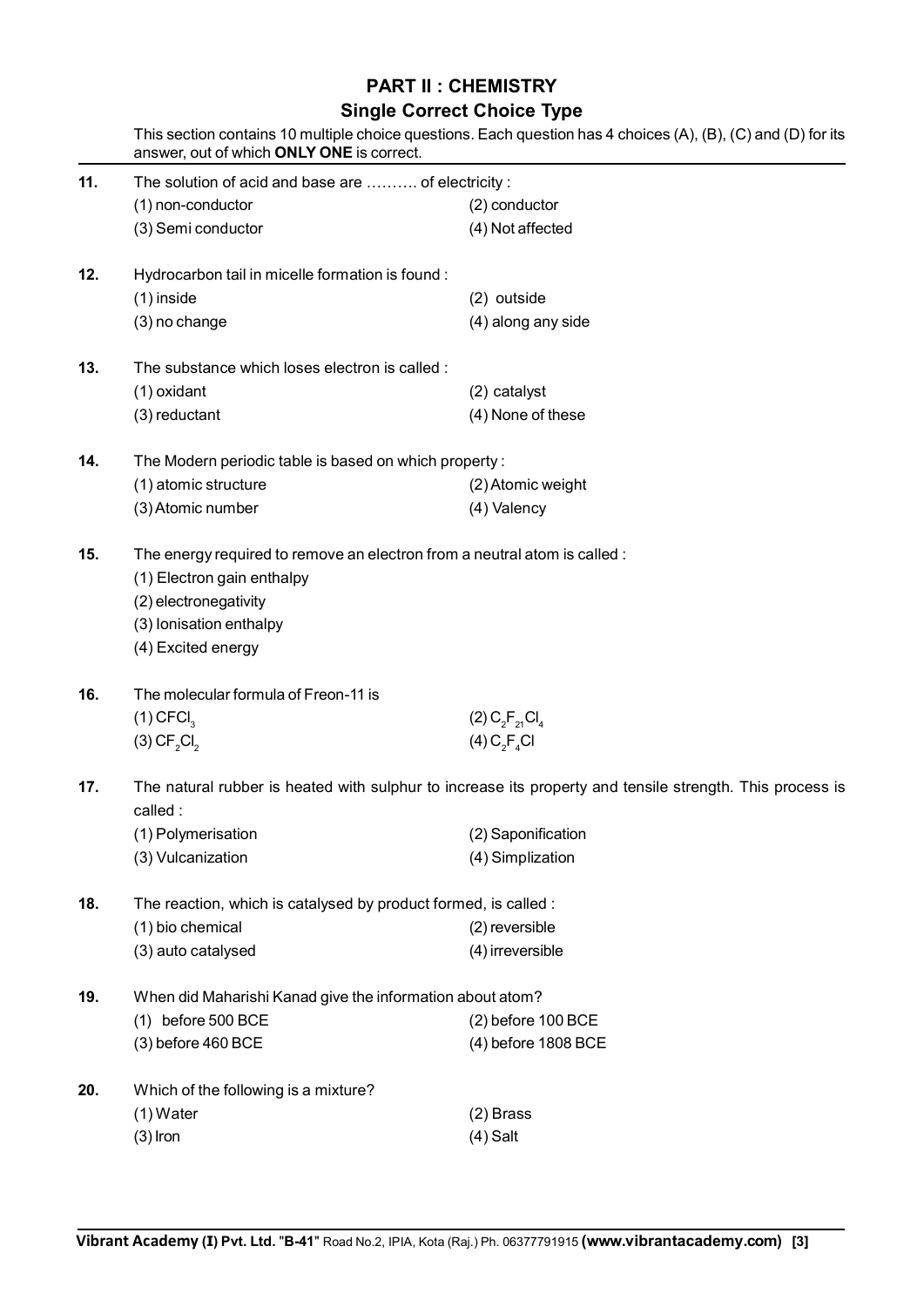### **PART III : MATHEMATICS Single Correct Choice Type**

|     | This section contains 20 multiple choice questions. Each question has 4 choices (A), (B), (C) and (D) for its<br>answer, out of which ONLY ONE is correct.                                                                                                                                                     |                                                 |                                |                                                                                                          |  |  |  |  |  |
|-----|----------------------------------------------------------------------------------------------------------------------------------------------------------------------------------------------------------------------------------------------------------------------------------------------------------------|-------------------------------------------------|--------------------------------|----------------------------------------------------------------------------------------------------------|--|--|--|--|--|
| 21. | The price of copper rose by 25 per cent and then fell by 20 per cent. The price after these changes was                                                                                                                                                                                                        |                                                 |                                |                                                                                                          |  |  |  |  |  |
|     |                                                                                                                                                                                                                                                                                                                | (1) 20 per cent greater than the original price |                                | (2) 5 per cent greater than the original price                                                           |  |  |  |  |  |
|     |                                                                                                                                                                                                                                                                                                                | (3) the same as the original price              |                                | (4) 5 per cent less than the original                                                                    |  |  |  |  |  |
| 22. |                                                                                                                                                                                                                                                                                                                |                                                 |                                | A contract is to be completed in 46 days and 117 men were set to work, each working 8 hours a day. After |  |  |  |  |  |
|     | 33 days 4/7 of the work is completed. How many additional men may be employed so that the work may be<br>completed in time, each man now working 9 hours a day?                                                                                                                                                |                                                 |                                |                                                                                                          |  |  |  |  |  |
|     | (1)80                                                                                                                                                                                                                                                                                                          | (2)81                                           | (3)82                          | (4)83                                                                                                    |  |  |  |  |  |
| 23. | A cricket club has 15 members, of whom only 5 can bowl. If the names of the 15 members are put into a box<br>and 11 drawn at random, then the chance of obtaining an eleven containing at least 3 bowlers is                                                                                                   |                                                 |                                |                                                                                                          |  |  |  |  |  |
|     | (1)7/13                                                                                                                                                                                                                                                                                                        | (2) 6/13                                        | (3) 11/15                      | (4) 12/13                                                                                                |  |  |  |  |  |
| 24. | There are two temples, one on each bank of a river, just opposite to each other. One temple is 54m high.<br>From the top of this temple, the angles of depression of the top and the foot of the other temple are 30° and<br>60° respectively. Find the width of the river and the height of the other temple. |                                                 |                                |                                                                                                          |  |  |  |  |  |
|     |                                                                                                                                                                                                                                                                                                                | (1) 30.16 m width, 16 m height                  | (2) 31.17 m width, 36 m height |                                                                                                          |  |  |  |  |  |
|     |                                                                                                                                                                                                                                                                                                                | (3) 32.18 m width, 14 m height                  | (4) 28.20 m width. 22 m height |                                                                                                          |  |  |  |  |  |
| 25. | The sum of the 6th and 15th elements of an arithmetic progression is equal to the sum of 7th, 10th and 12th<br>elements of the same progression. Which element of the series should necessarily be equal to zero?                                                                                              |                                                 |                                |                                                                                                          |  |  |  |  |  |
|     | $(1) 10^{th}$                                                                                                                                                                                                                                                                                                  | (2) 8 <sup>th</sup>                             | $(3) 1^{st}$                   | (4) None of these                                                                                        |  |  |  |  |  |
| 26. | If d is the H.C.F. of 56 and 72, then find mn satisfying $d = 56m + 72n$ :                                                                                                                                                                                                                                     |                                                 |                                |                                                                                                          |  |  |  |  |  |
|     | (1) 12                                                                                                                                                                                                                                                                                                         | (2) 16                                          | $(3) - 12$                     | $(4) - 16$                                                                                               |  |  |  |  |  |
| 27. |                                                                                                                                                                                                                                                                                                                |                                                 |                                | O is the centre of the circle in the figure given below. The correct relationship between a, b and c is  |  |  |  |  |  |
|     |                                                                                                                                                                                                                                                                                                                |                                                 |                                |                                                                                                          |  |  |  |  |  |



(3)  $a + c = b$  (4) None of these

**28.** If  $a^x = b$ ,  $b^y = c$  and  $c^z = a$ , then the value of  $x^2y^2z^2$  is..............

| (2) 1 | (3)4 | (4) $\frac{1}{a^2b^2c^2}$ |
|-------|------|---------------------------|
|       |      |                           |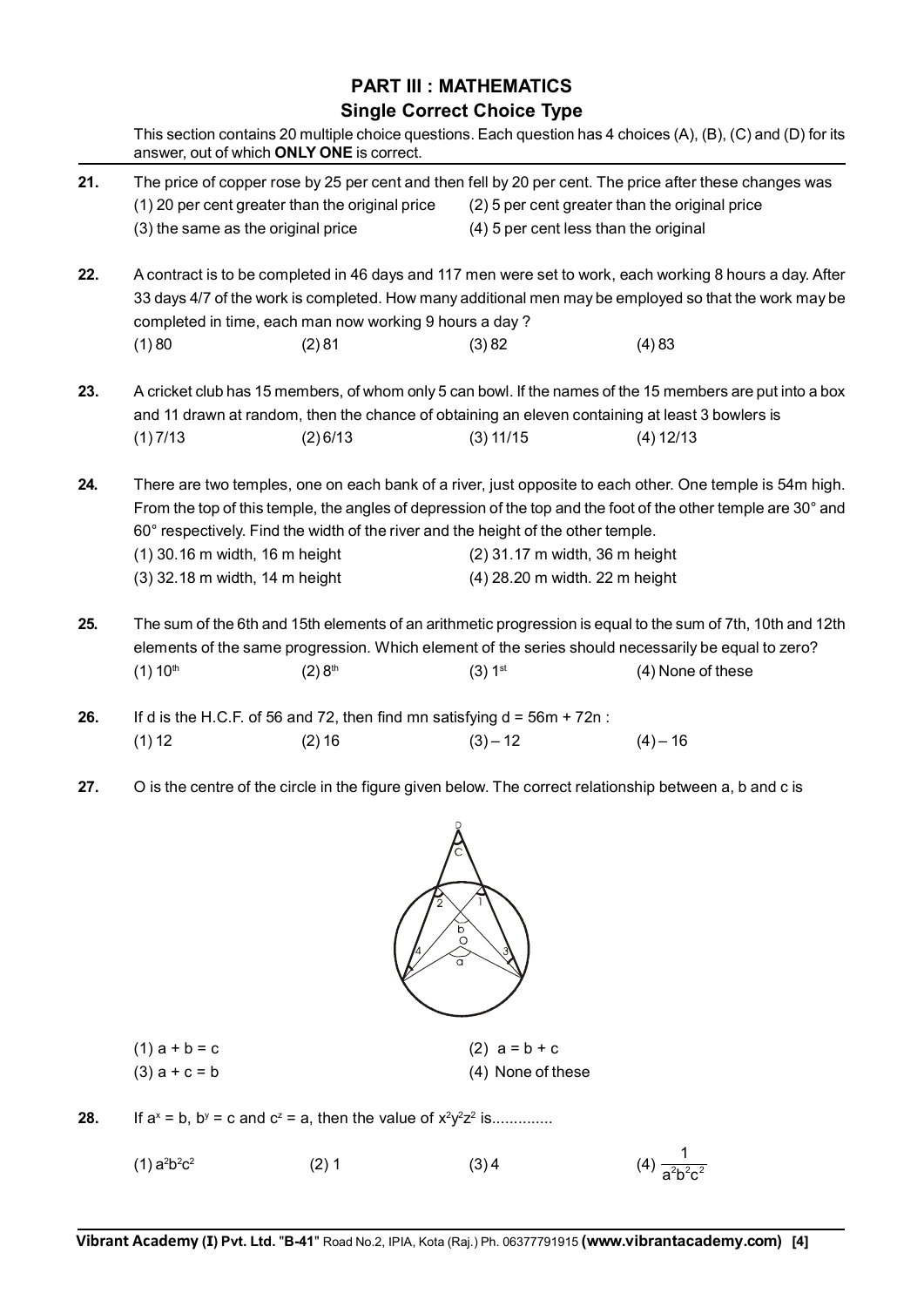**29.** The length of the sides of a triangle are 3x + 2y, 4x +  $\frac{4}{3}$ y and 3(x + 1) +  $\frac{3}{2}$ (y – 1). If the triangle is equilateral, then its side is  $(1) 8$   $(2) 10$   $(3) 12$   $(4) 16$ 

**30.** If  $x^2 - ax + b = 0$  and  $x^2 - px + q = 0$  have a roots is common and the second equation has equal roots, the

(1) b + q = 2ap (2) b + q =  $\frac{ap}{2}$  (3) b + q = ap (4) none of these

- **31.** Eighteen men take 30 days to complete a piece of work working 10 hours a day. Find the time taken by 25 men to complete five times as much work working 12 hours a day. (1) 30 days (2) 36 days (3) 72 days (4) 90 days
- **32.** In the figure below, B is point on the semicircle with diameter AC. Semicircles are constructed with AB and BC as diameters with AB = d<sub>1</sub> and BC = d<sub>2</sub>. Find the ratio of the shaded area to the area of the triangle ABC.



- (1)  $1 : 2$  (2)  $22 : 21$  (3)  $1 : 1$  (4) Cannot be determined
- **33.** In the kite ABCD, AD = CD = 8 cm,  $\angle$ ADC = 60°,  $\angle$ DCB = 130° and AB = CB. Find  $\angle$ ABC.



(1) 50°  $(2)$  40°  $(3)$  60°  $(4)$  25°

**34.** Find the mode of the given data:

|             | <b>Classes</b> | <b>Frequencies</b> |           |
|-------------|----------------|--------------------|-----------|
|             | $10 - 15$      | 30                 |           |
|             | $15 - 20$      | 45                 |           |
|             | $20 - 25$      | 75                 |           |
|             | $25 - 30$      | 35                 |           |
|             | $30 - 35$      | 25                 |           |
|             | $35 - 40$      | 15                 |           |
|             | <b>Total</b>   | 225                |           |
|             |                |                    |           |
| $(1)$ 22.89 | $(2)$ 15.68    | $(3)$ 20.35        | (4) 22.14 |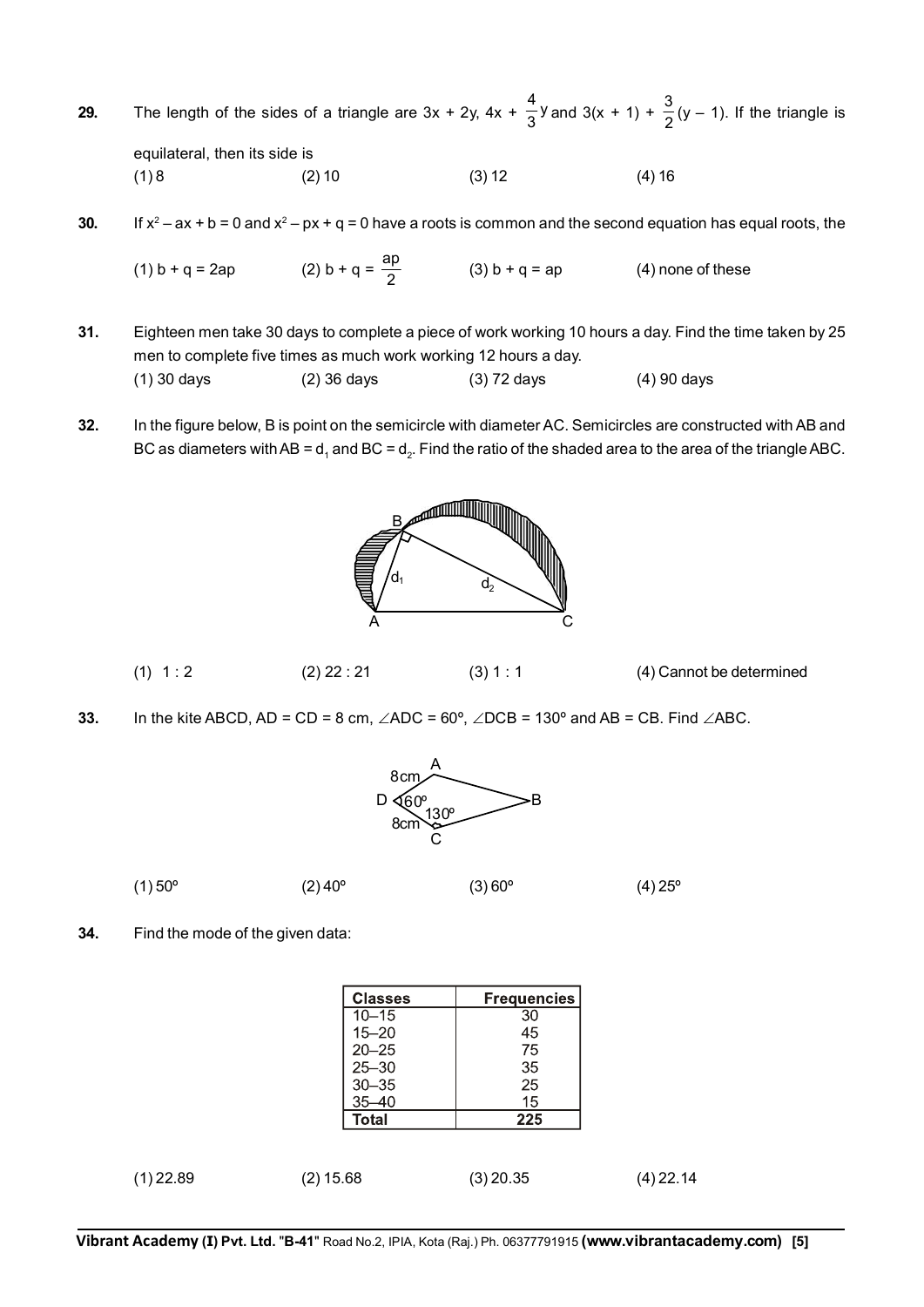**35.** Without using trigonometric tables, evaluate the following :

 $2.200 \times 200^{2}$  $2 \text{ E} \Omega^0$   $\Omega^{-1}$  $\cos^2 20^\circ + \cos^2 70^\circ$  $\sec^2 50^\circ - \cot^2 40^\circ$  $\frac{+ \cos^2 70^{\circ}}{- \cot^2 40^{\circ}}$  + 2 cosec $^2$  58° – 2 cot 58° tan 32° – 4 tan 13° tan 45° tan 53° tan 77°  $(1) 1$   $(2) 2$   $(3) -1$   $(4) -2$ 

**36.** If y = 1 is a common root of the equations  $ay^2 + ay + 3 = 0$  and  $y^2 + y + b = 0$ , then ab equals (1) 3 (2) –7/2 (3) 6 (4) –3

**37.** The length of the shadow of a tower standing on level ground is found to be 2x metres longer when the sun's elevation is 30º than when it was 45º. The height of the tower in metres is :

$$
(1) (\sqrt{3} + 1)x
$$
 (2)  $(\sqrt{3} - 1)x$ 

- (3)  $2\sqrt{3}x$  (4)  $3\sqrt{2}x$
- **38.**  $\triangle ABC$  is right angled at C and DE  $\perp$  AB. Find the length of AE =



(1) 
$$
\frac{13}{36}
$$
 cm  
\n(2)  $\frac{15}{13}$  cm  
\n(3)  $\frac{13}{15}$  cm  
\n(4)  $\frac{36}{13}$  cm

**39.** In an AP, S<sub>p</sub> = q, S<sub>q</sub> = p and S<sub>r</sub> denotes the sum of first r terms. Then, S<sub>p + q</sub> is equal to (1) 0  $(2)-(p+q)$  $(3) p + q$  (4) pq

- **40.** Two dice are rolled simultaneoulsy. The probability that they show different faces is :
	- $(1)\frac{2}{3}$  $(2) \frac{1}{6}$
	- $(3) \frac{1}{3}$  $(4)\frac{5}{6}$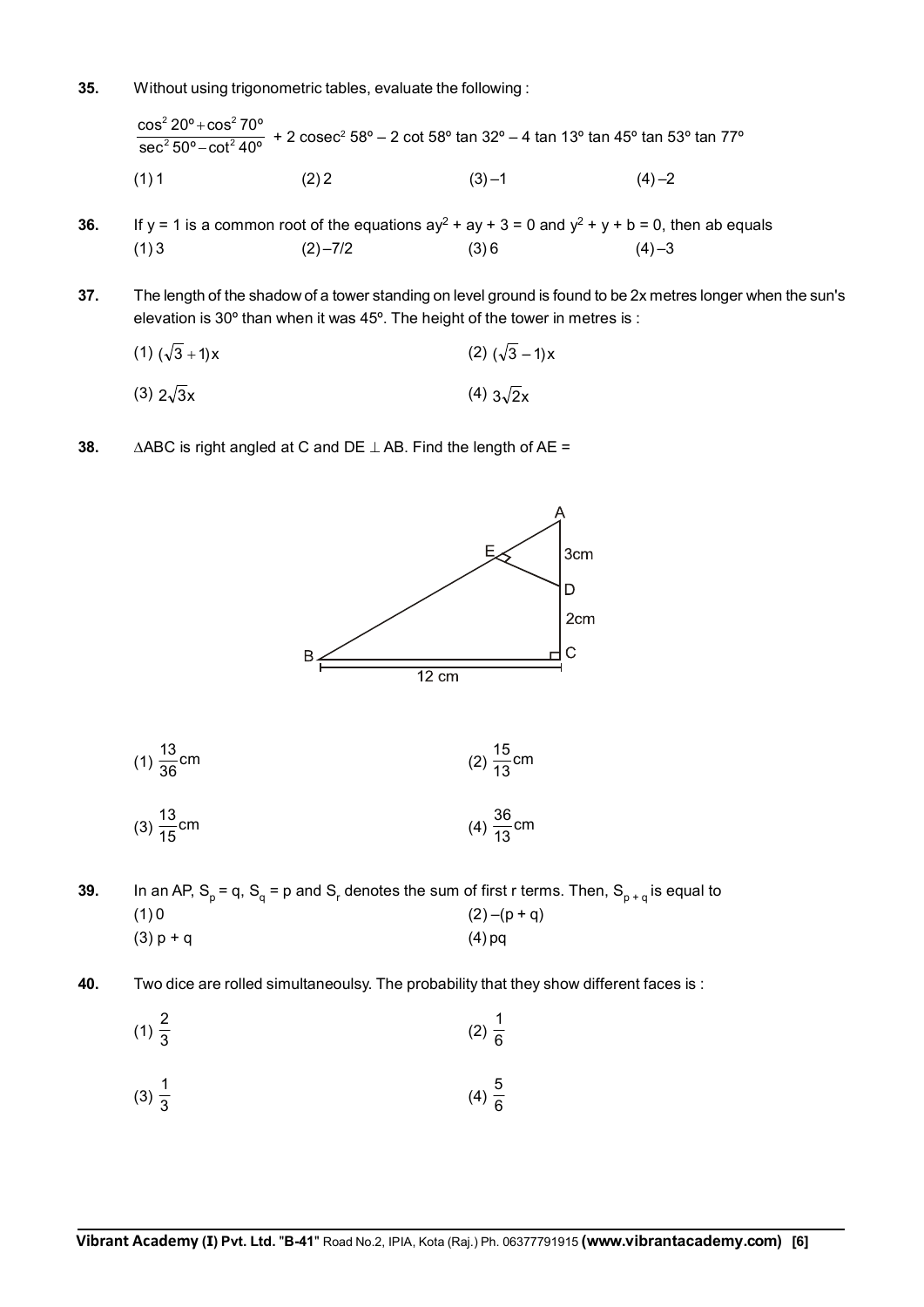### **PART IV : MENTAL ABILITY**

#### **Single Correct Choice Type**

This section contains 10 multiple choice questions. Each question has 4 choices (A), (B), (C) and (D) for its answer, out of which **ONLY ONE** is correct.

|     |                                                                                                                                                                                                                                                                                                                                                                                    | Directions (Q. 41 to Q. 43) : Find the missing terms :                                    |                         |                                                                                                                                                                                                                               |  |  |  |  |  |
|-----|------------------------------------------------------------------------------------------------------------------------------------------------------------------------------------------------------------------------------------------------------------------------------------------------------------------------------------------------------------------------------------|-------------------------------------------------------------------------------------------|-------------------------|-------------------------------------------------------------------------------------------------------------------------------------------------------------------------------------------------------------------------------|--|--|--|--|--|
| 41. | 0, 5, 22, 57, 116, ?                                                                                                                                                                                                                                                                                                                                                               |                                                                                           |                         |                                                                                                                                                                                                                               |  |  |  |  |  |
|     | $(1)$ 205                                                                                                                                                                                                                                                                                                                                                                          |                                                                                           | (2) 247                 |                                                                                                                                                                                                                               |  |  |  |  |  |
|     | (3) 289                                                                                                                                                                                                                                                                                                                                                                            |                                                                                           | $(4)$ 324               |                                                                                                                                                                                                                               |  |  |  |  |  |
| 42. | LRX, DJP, VBH, NTZ, ?                                                                                                                                                                                                                                                                                                                                                              |                                                                                           |                         |                                                                                                                                                                                                                               |  |  |  |  |  |
|     | $(1)$ ELS                                                                                                                                                                                                                                                                                                                                                                          |                                                                                           | $(2)$ FMR               |                                                                                                                                                                                                                               |  |  |  |  |  |
|     | $(3)$ GKS                                                                                                                                                                                                                                                                                                                                                                          |                                                                                           | $(4)$ FLR               |                                                                                                                                                                                                                               |  |  |  |  |  |
| 43. |                                                                                                                                                                                                                                                                                                                                                                                    |                                                                                           |                         |                                                                                                                                                                                                                               |  |  |  |  |  |
|     | (1) 12                                                                                                                                                                                                                                                                                                                                                                             | (2)9                                                                                      | (3)8                    | (4)6                                                                                                                                                                                                                          |  |  |  |  |  |
| 44. | $(1)$ 454626<br>(3)452787                                                                                                                                                                                                                                                                                                                                                          |                                                                                           | (2) 594921<br>(4)884572 | In a certain code HINDU is written as 61257, MAN is written as 924 then the word INDIRA will be coded as                                                                                                                      |  |  |  |  |  |
| 45. | A postman was returning to the post office which was in front of him to the North. When the post office was<br>100 metres away from him, he turned to the left and moved 50 metres to deliver the last letter at shantivilla.<br>He then moved in the same direction for 40 metres, turned to his right and moved 100 metres. How many<br>metres was he away from the post office? |                                                                                           |                         |                                                                                                                                                                                                                               |  |  |  |  |  |
|     | (1)0                                                                                                                                                                                                                                                                                                                                                                               | (2)90                                                                                     | (3) 150                 | (4) 100                                                                                                                                                                                                                       |  |  |  |  |  |
| 46. | Showing the lady in the park, Vineet said, "She is the daughter of my grand father's only son. "How is<br>Vineet related to that lady?                                                                                                                                                                                                                                             |                                                                                           |                         |                                                                                                                                                                                                                               |  |  |  |  |  |
|     | (1) Brother                                                                                                                                                                                                                                                                                                                                                                        |                                                                                           | (2) Cousin              |                                                                                                                                                                                                                               |  |  |  |  |  |
|     | $(3)$ Father                                                                                                                                                                                                                                                                                                                                                                       |                                                                                           | (4) Uncle               |                                                                                                                                                                                                                               |  |  |  |  |  |
| 47. | In the month of Oct. in a year has exactly four Mondays and four Fridays. Find what day of week will be on<br>the 20th of Nov. of that year?<br>(1) Wednesday<br>(2) Thursday                                                                                                                                                                                                      |                                                                                           |                         |                                                                                                                                                                                                                               |  |  |  |  |  |
|     | (3) Tuesday                                                                                                                                                                                                                                                                                                                                                                        |                                                                                           | (4) Monday              |                                                                                                                                                                                                                               |  |  |  |  |  |
|     |                                                                                                                                                                                                                                                                                                                                                                                    |                                                                                           |                         |                                                                                                                                                                                                                               |  |  |  |  |  |
| 48. | The value of $1001 \div 11 \div 13$ is :                                                                                                                                                                                                                                                                                                                                           |                                                                                           |                         |                                                                                                                                                                                                                               |  |  |  |  |  |
|     | (1)7                                                                                                                                                                                                                                                                                                                                                                               | (2)91                                                                                     | (3) 143                 | (4)49                                                                                                                                                                                                                         |  |  |  |  |  |
| 49. |                                                                                                                                                                                                                                                                                                                                                                                    | can be made, give $M$ as the answer and if no such word is there, give $X$ as the answer. |                         | If it is possible to make a meaningful word with the third, the fourth and the eleventh letters of the word<br><b>CONTROVERSIAL, which of the following will be the last letter of that word? If more than one such words</b> |  |  |  |  |  |
|     | $(1)$ S                                                                                                                                                                                                                                                                                                                                                                            | $(2)$ l                                                                                   | (3)X                    | $(4)$ M                                                                                                                                                                                                                       |  |  |  |  |  |